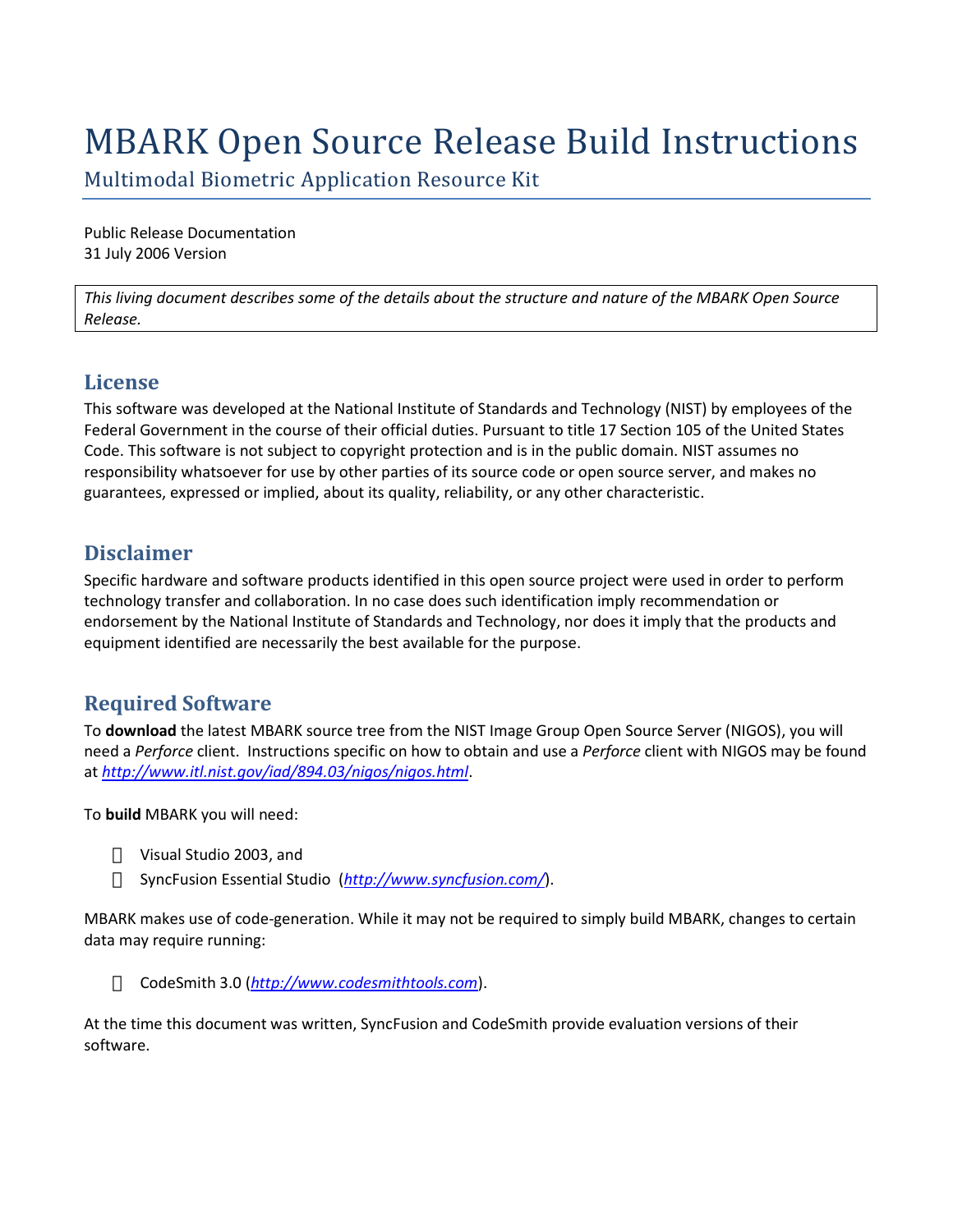With the exception of the virtual sensor, all example sensor projects require the libraries provided by the various vendors' SDKs. Proprietary device drivers, SDKs, and requisite libraries must be obtained from the original manufacturer.

### **Manifest**

The main MBARK directory is divided into the following subdirectories

**FxCop.** According to the FxCop homepage (*<http://www.gotdotnet.com/team/fxcop/>*) *FxCop* is "a code analysis tool that checks .NET managed code assemblies for conformance to the Microsoft .NET Framework Design Guidelines." This directory contains FxCop project files and an accompanying *FxCop* custom dictionary.

**Library Builders.** This folder contains batch files that generate static .NET interop libraries from various vendors' libraries to reduce the negative effects of the default Visual Studio 2003 behavior of creating dynamic interop DLLs at design time. Everything that is needed to build these static interop libraries is contained in this folder, *with exception of the vendor libraries themselves*. The batch files in this directory need to be built from a *Visual Studio 2003 Command Prompt*.

**Security**. This folder contains a dummy strong key used to digitally sign the MBARK libraries. **Solution.** This folder contains the MBARK source code.

**Third-Party Libraries**. This folder is the expected destination of non-MBARK libraries. Libraries generated by the batch files in the Library Builders

The Solution subdirectory is further divided into the following subdirectories. The first set of projects are needed for building a basic MBARK demonstration application, which uses "virtual" sensors. Using the Virtual Sensor *Controller* allows for getting a flavor of the capabilities of MBARK without requiring sensors from any particular manufacturer. To build the *Virtual Sensor Controller*, use *Solution/Virtual Sensor Controller.sln* solution.

**Infrastructure**. A library providing base functionality to all other MBARK assemblies, such as common controls as well as utility functions.

**Sensors**. A library providing base sensor-related and data-acquisition functionality. The core functionality of MBARK is found in this assembly.

**VirtualSensor**. Example "virtual" sensors that allow for development and experimentation with MBARK source code while not requiring any particular third-party hardware.

**VirtualSensorController**. Example application that integrates multiple virtual sensors.

The following projects are not part of any particular solution. They include vendor-specific examples, or are more utility oriented.

BioAPI. Contains a C# wrapper to BioAPI. This project is only a minor modification of H. Kaiser Yang's excellent *C# wrapped Biometric API project* [\(http://sourceforge.net/projects/boiapi-dt\)](http://sourceforge.net/projects/boiapi-dt).

**Code Generation**. CodeSmith templates used to generate code for MBARK.

**ConfigurationFileWriter**. Automatically generates the XML configuration files needed by the BaseSensorController.

**CrossMatch**. Example sensor interface for a CrossMatch ID 500, Crossmatch ID 700, or CrossMatch LScan Guardian 10-print scanner.